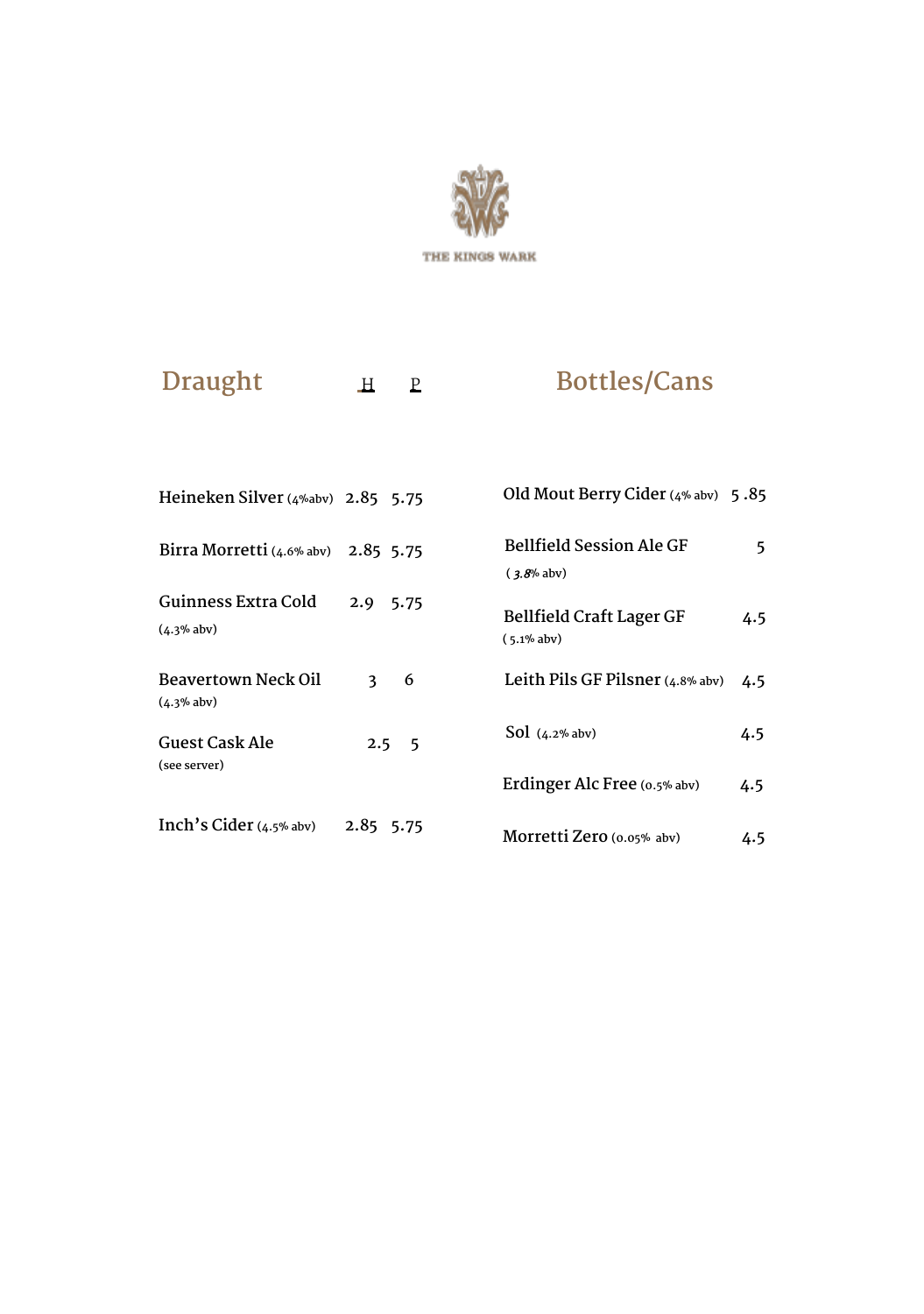

#### **White Wine** 125ml / 175ml/Carafe/ Bot

**Fernao Pires 3.8 / 5 / 14.5 / 20** Península de Setúbal, Santo Isidro de Pegões, Portugal - white peach~spice~aromatic

**Sauvignon Blanc 5.9 / 8.25 /24 /33** 'Dashwood', Marlborough, New Zealand -grapefruit~citrus~zesty

**Albarino 5.9 / 8.5 / 23 / 34** 'Coral do Mar', Pazo do Mar, Spain -orange peel~spice~mineral

**Chardonnay 4 / 6 / 17 / 24** 'Foundstone', Unoaked, Australia -lemon~candied~zesty

**Grillo 4.5 / 6.75 / 19 / 26** 'Vitese', Sicily, Colomba Bianca, Italy -stonefruit~lime~mineral

#### **Red Wine** 125ml / 175ml/Carafe/ Bot

**Castelao 3.8 / 5 / 14.5 / 20** Península de Setúbal, Santo Isidro de Pegões, Portugal - red fruits~light~easy

**Granacha 4 / 6 / 17 / 24** Mesta 'Organic', Ucles, Spain -juicy~red fruit~soft

**Pinot Noir 5.75 / 8.5 / 25 / 34** Naturalys, Pays d'Oc, Gerard Bertrand, France -caramelised~summer fruits~caramel

**Carmenere 4.5 / 6.25 / 18 / 25** Undurraga, Central Valley, Chile -vibrant~red fruits~leafy

**Malbec 5.5 / 7.5 / 22/ 30** High altitude Malbec from a class producer, Alto Molino, Argentina -dark chocolate~big flavour~vanilla

**Rose, Sparkling & Champagne** 125ml / 175ml/Carafe/ Bot

**Tempranillo Rose 4 / 5.75 / 17 / 23** Mesta 'Organic', Ucles, Spain -dry~red berries~herbaceous

**Prosecco Extra Dry** 125ml / Bot<br>**Eavola Italy** 6 / 28 Favola, Italy **6 / 28** -refreshing~crisp~apple

**Collet Champagne Brut 75** Champagne, France -lemon zest~quince~white peach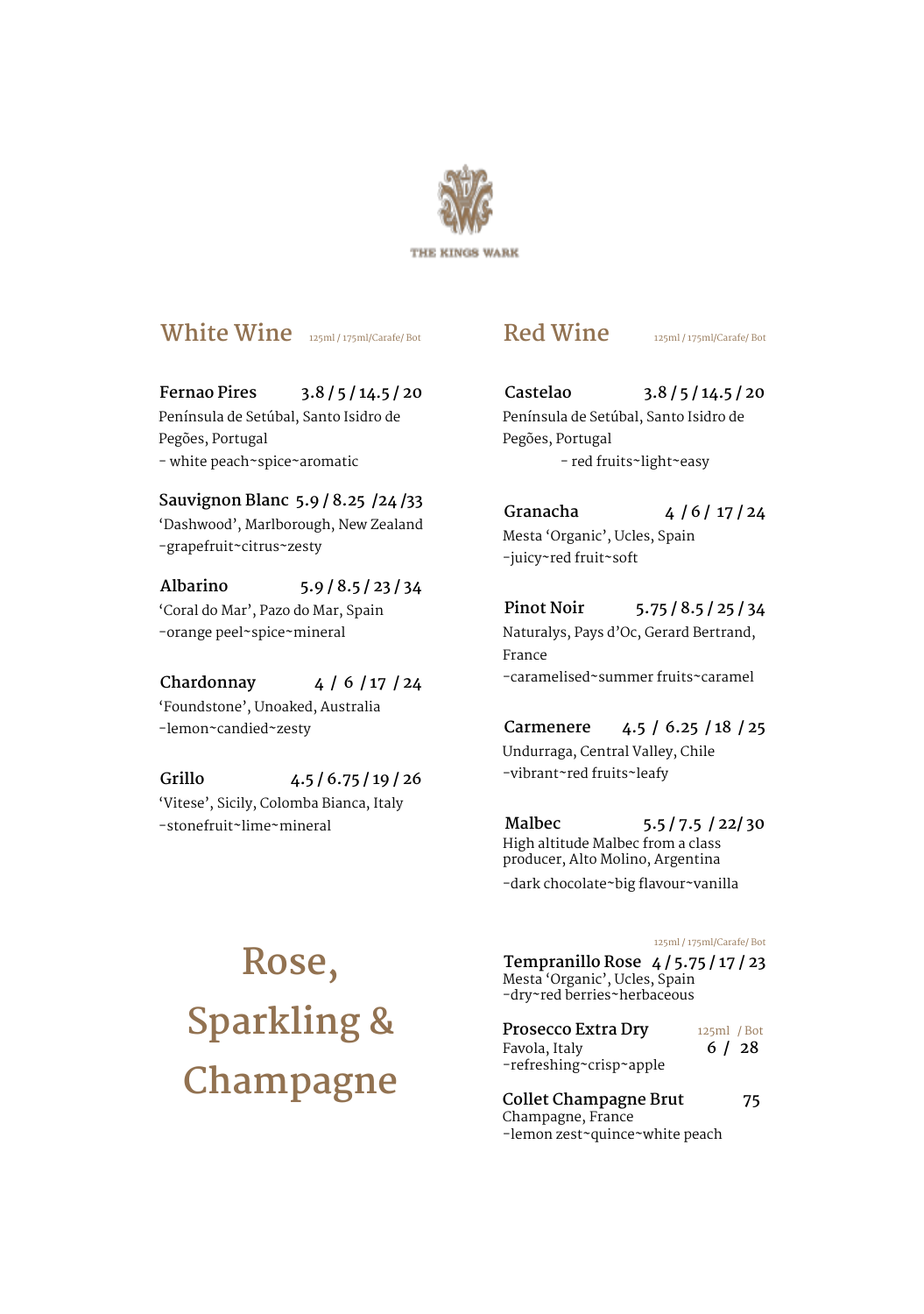

# **Malt Whisky - Usige Beath**

#### **Fresh & Fruity Drams**

| Bruichladdich -                          | 4 |
|------------------------------------------|---|
| The Classic Laddie                       |   |
| Fresh, lively and aromatic with an oily, |   |
| coastal character. (Islay)               |   |
| Glenfiddich 12yr                         | 4 |
| Complex fruit salads and creamy, malty   |   |
| oak, (Speyside, Dufftown)                |   |
| Glengoyne 10yr                           | 4 |
| Green apples, toffee popcorn and a       |   |
| slight nuttiness, (Highland,             |   |
| Dumgoyne)                                |   |
| Benriach Heart of Speyside               | 4 |
| Cut hay and honey with spice and         |   |
| marmalade, (Speyside, Elgin)             |   |
| Glenkinchie 12yr                         | 5 |
| Barley, nuts and honey with apple and    |   |
| stewed fruits, (Lowlands)                |   |
|                                          |   |
|                                          |   |
|                                          |   |

#### **Rich & Spicy Drams**

| Bunnahabhain 12yr                        | 5 |
|------------------------------------------|---|
| Sweet, nutty and salty with dried fruits |   |
| and caramel, (Islay)                     |   |

**Glenburgie 10yr 4** Sherried sultanas, orange peel, malt loaf, fruit and nut, (Speyside, Forres)

**Tamdhu 12yr 5.25** Sherried raisins, plum, banana, jam and chocolate fudge, (Speyside, Knockando)

### **Big & Smokey Drams**

| Laphroig 10yr                             | 5.5 |
|-------------------------------------------|-----|
| Sweet and smoky with huge medicinal       |     |
| peat, (Islay)                             |     |
|                                           |     |
| Highland Park 12yr                        | 4   |
| Rich fruitcake and spice with floral peat |     |
| smoke, (Orkney)                           |     |
|                                           |     |
| Smokehead                                 | 4.5 |
| Sweet and rich with huge smoke, sea       |     |

salt and spice, (Islay)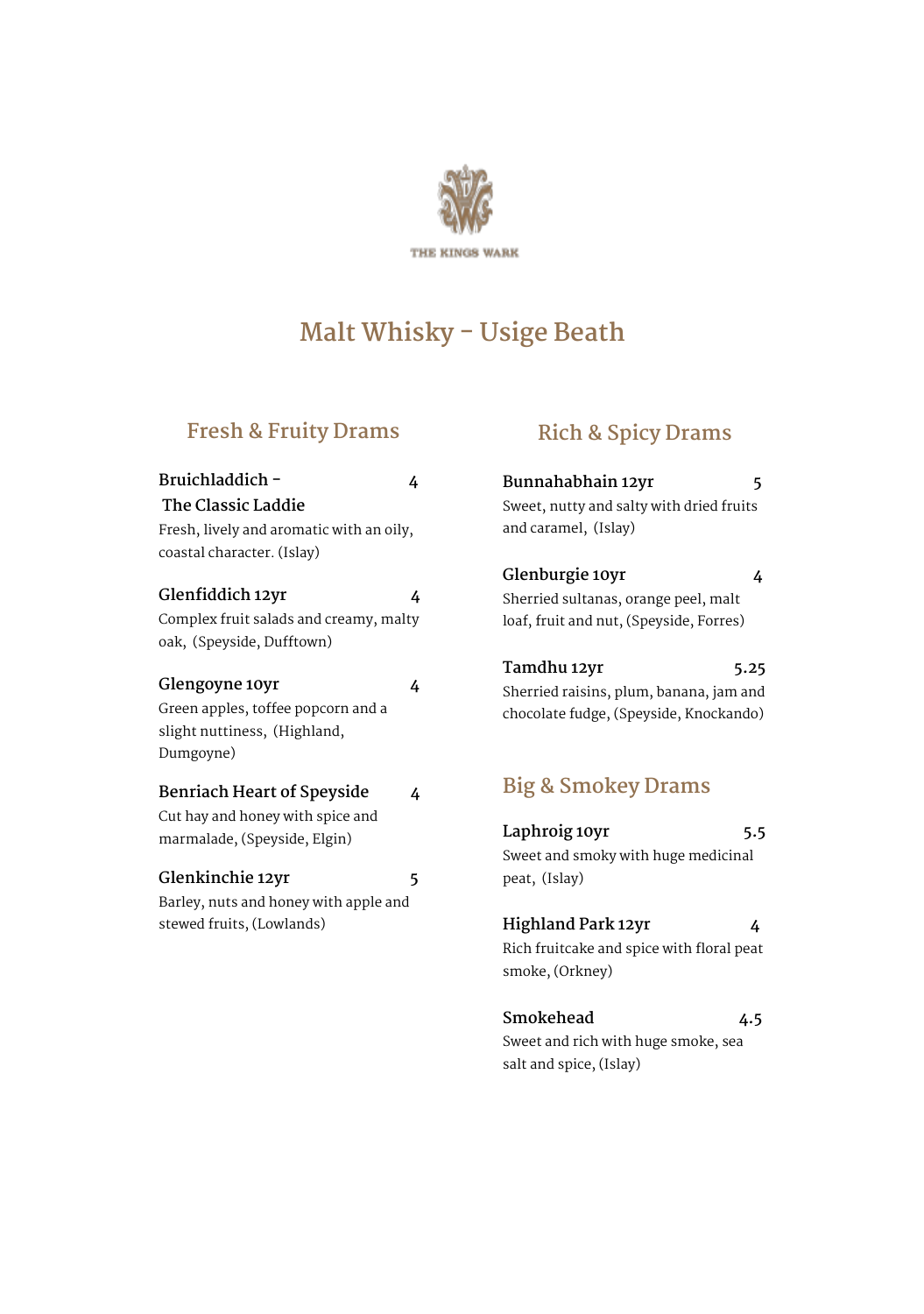

## **Rum**

#### **Lighter**

| Flor de Cana 4 extra seco                                                                  | 4   | Angostura Rum                                                       |
|--------------------------------------------------------------------------------------------|-----|---------------------------------------------------------------------|
| Light and crisp with vanilla spice                                                         |     | Rich and sweet wit<br>ginger, molasses (                            |
| (Nicaragua)<br>Dunedin Golden Rum                                                          | 5.5 | Havana Club 7                                                       |
| Toasted brown sugar, fruity esters,<br>Banana, white grape (Scotland!)                     |     | Toffee, Honeycom<br>leaf (Cuba)                                     |
| Mount Gay Eclipse<br>Fresh flowers and honey with vanilla<br>and tropical fruit (Barbados) | 4   | <b>Mount Gay Blac</b><br>Sultanas, black pe<br>liquorice, vanilla ( |
| Havana Club Anejo Especial<br>Complex and Honeyed with wood spice<br>and caramel (Cuba)    | 4   | Woods Old Nav<br>Toffee, cloves, cin<br>thick caramel (Guy          |

## **Richer**

| Cana 4 extra seco            | Angostura Rum "1919"                   |
|------------------------------|----------------------------------------|
| 4                            | 5.5                                    |
| d crisp with vanilla spice   | Rich and sweet with vanilla, allspice, |
| ua)                          | ginger, molasses (Trinidad)            |
| n Golden Rum                 | Havana Club 7                          |
| 5.5                          | 4                                      |
| prown sugar, fruity esters,  | Toffee, Honeycomb, coffee and tobacco  |
| white grape (Scotland!)      | leaf (Cuba)                            |
| Gay Eclipse                  | Mount Gay Black Barrel                 |
| 4                            | 5.5                                    |
| wers and honey with vanilla  | Sultanas, black pepper, cinnamon,      |
| ical fruit (Barbados)        | liquorice, vanilla (Barbados)          |
| ا Club Anejo Especial        | Woods Old Navy Rum                     |
| 4                            | 4.5                                    |
| and Honeyed with wood spice: | Toffee, cloves, cinnamon, pepper and   |
| mel (Cuba)                   | thick caramel (Guyana)                 |

#### **Flavoured**

**The Kraken Black Spiced Rum 4** Rich molasses with cinnamon, nutmeg and charred oak (Caribbean)

**Langs Banana Rum 4** Banana fritters, tinned pineapple and toffee (Jamaica)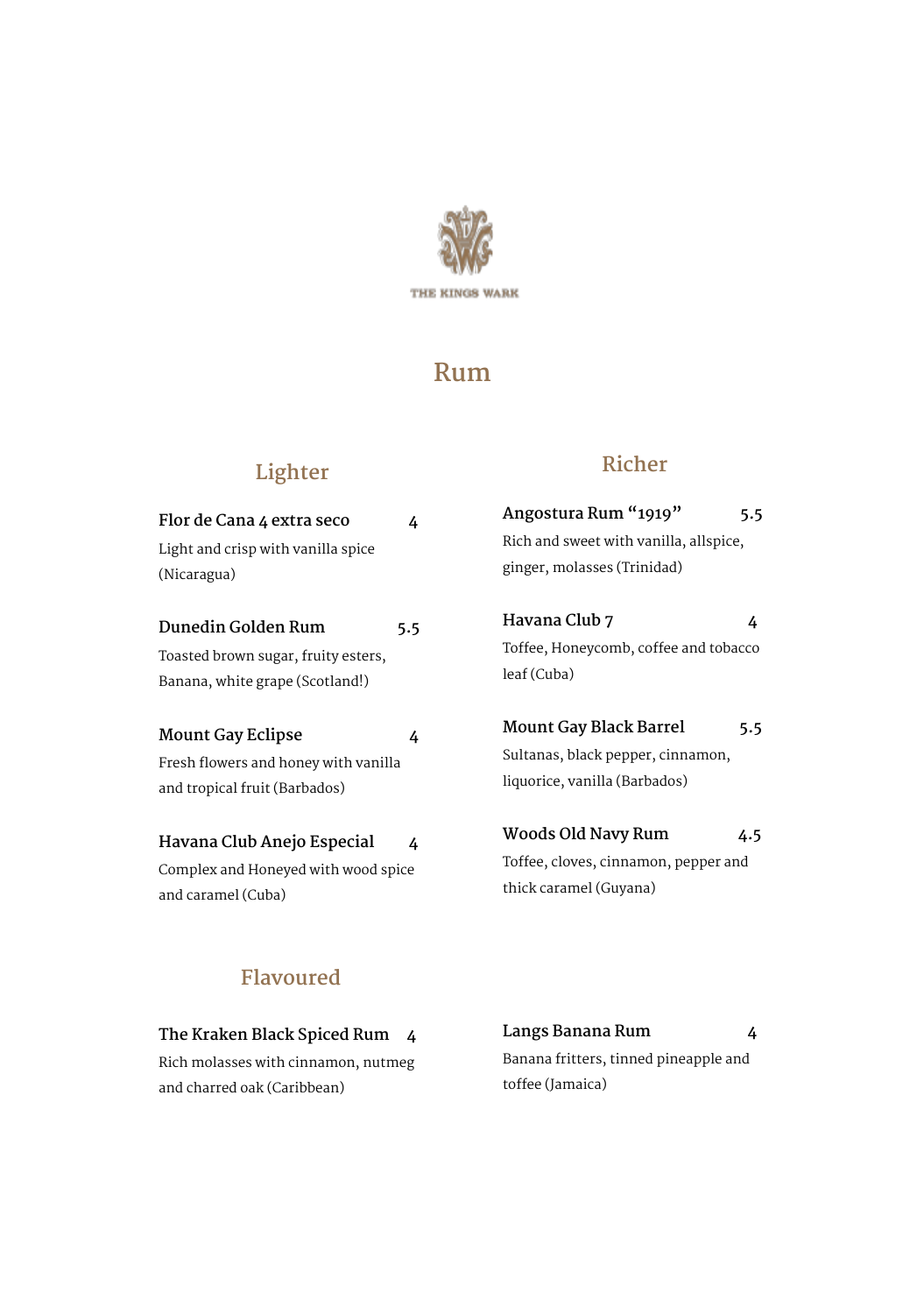

# **Gin & Other Spirits**

#### **Gin**

| Gordon's London Dry (Scot)   | 3.5 |
|------------------------------|-----|
| Gordons Pink Gin (Scot)      | 3.5 |
| Edinburgh Gin (Scot)         | 4.5 |
| Edinburgh Gin Seaside (Scot) | 4.5 |
| Edinburgh Cannonball (Scot)  | 4.5 |
| EG Rhubarb & Ginger (Scot)   | 4.5 |
| EG Raspberry Gin (Scot)      | 4.5 |
| EG Bramble & Honey (Scot)    | 4.5 |
| Lind & Lime (Scot)           | 4.5 |
| Hendricks (Scot)             | 4.5 |
| Tanquery 10 (Scot)           | 4.5 |
| Tanquery Sevilla (Scot)      | 4.5 |

#### **Whiskies & Bourbon**

| <b>Buffalo Trace</b>   |     |
|------------------------|-----|
| Jack Daniels           | 4   |
| <b>Bulleit Bourbon</b> | 4.5 |
| Canadian Club          | 4   |
| The Famous Grouse      |     |

#### **Tequila**

| Jose Cuervo Reposada | 4 |
|----------------------|---|
| Jose Cuervo Silver   |   |

#### **Mixers**

| 1.25                  |
|-----------------------|
| Lemonade, Tonic, Soda |
| 2.5                   |
| 2.5                   |
| 2.5                   |
| 2.5                   |
| 2.5                   |
|                       |

#### **Vodka**

| Smirnoff   |  |
|------------|--|
| Grey Goose |  |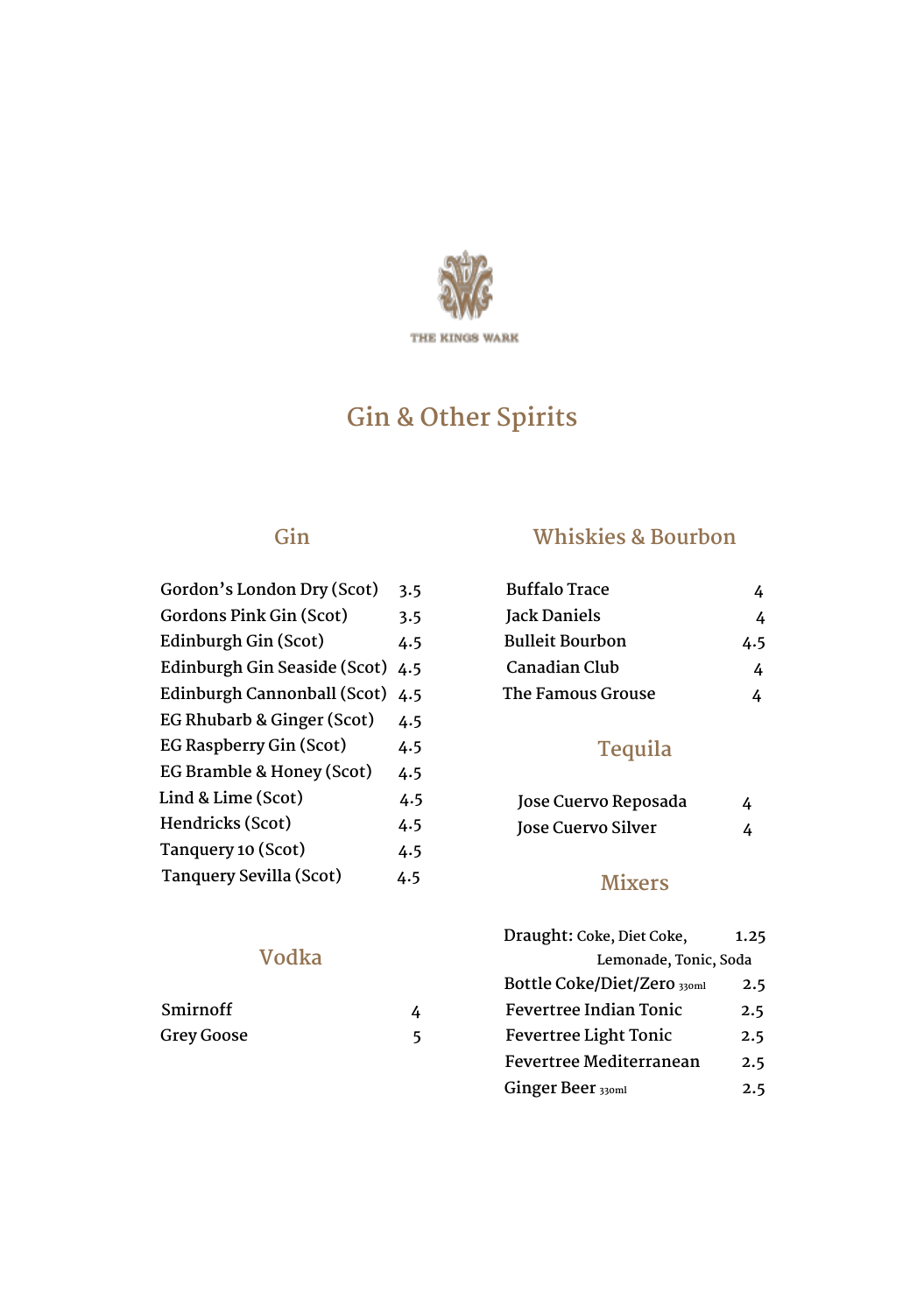

# **Other Drinks**

#### **Liqueurs etc.**

| <b>EG Raspberry Liqueur</b> | 4 |
|-----------------------------|---|
| EG Rhubarb & Ginger Liqueur | 4 |
| Midori                      | 4 |
| Malibu                      | 4 |
| Benedictine                 | 4 |
| Chambord                    | 4 |
| Frangelico                  | 4 |
| Mozart Dark Chocolate 50ml  | 6 |
| Mozart White Chocolate 50ml | 6 |
| Drambuie                    | 4 |
| Bailey's Irish Cream 50ml   | 5 |
| Glayva                      | 4 |
| Cointreau                   | 4 |
| Kahlua                      | 4 |
| Tia Maria                   | 4 |
| Disarrano Amaretto          | 4 |
| Limoncello                  | 4 |
| Sambuca White               | 4 |
| Sambuca Black               | 4 |
| Campari                     | 4 |
| Pimms                       | 4 |
| <b>Grand Marinier</b>       | 4 |
|                             |   |

### **Cognac & Port**

| <b>Courvoisier VS</b>           |  |
|---------------------------------|--|
| Graham Port 10yo Tawny 50ml 6.5 |  |

#### **Softs**

| Draught: (Half/Pint)                    | 2.5/3.5 |  |
|-----------------------------------------|---------|--|
| Coke, Diet Coke, Lemonade               |         |  |
| <b>Bottle Coke/Diet/330ml</b>           | 2.5     |  |
| $\text{Irn-Bru}$ 330ml                  | 2.5     |  |
| Ginger Beer 330ml                       | 2.5     |  |
| Appletizer 330ml                        | 2.5     |  |
| San Pellegrino Orange 330ml             | 2.75    |  |
| Fruit Juice: (Half Pint)                | 2.5     |  |
| Orange, Apple, Tomato, Cranberry        |         |  |
| Cordial & Soda: (Half/Pint)             | 2.5/3.5 |  |
| Lime, Elderflower, Blackcurrant, Orange |         |  |
| Still Water 330ml                       | 2.5     |  |
| Sparkling Water 330ml                   | 2.5     |  |
| Fevertree Indian Tonic 200ml            | 2.5     |  |
| <b>Fevertree Light Tonic 200ml</b>      | 2.5     |  |
| Fevertree Mediterranean 200ml           | 2.5     |  |